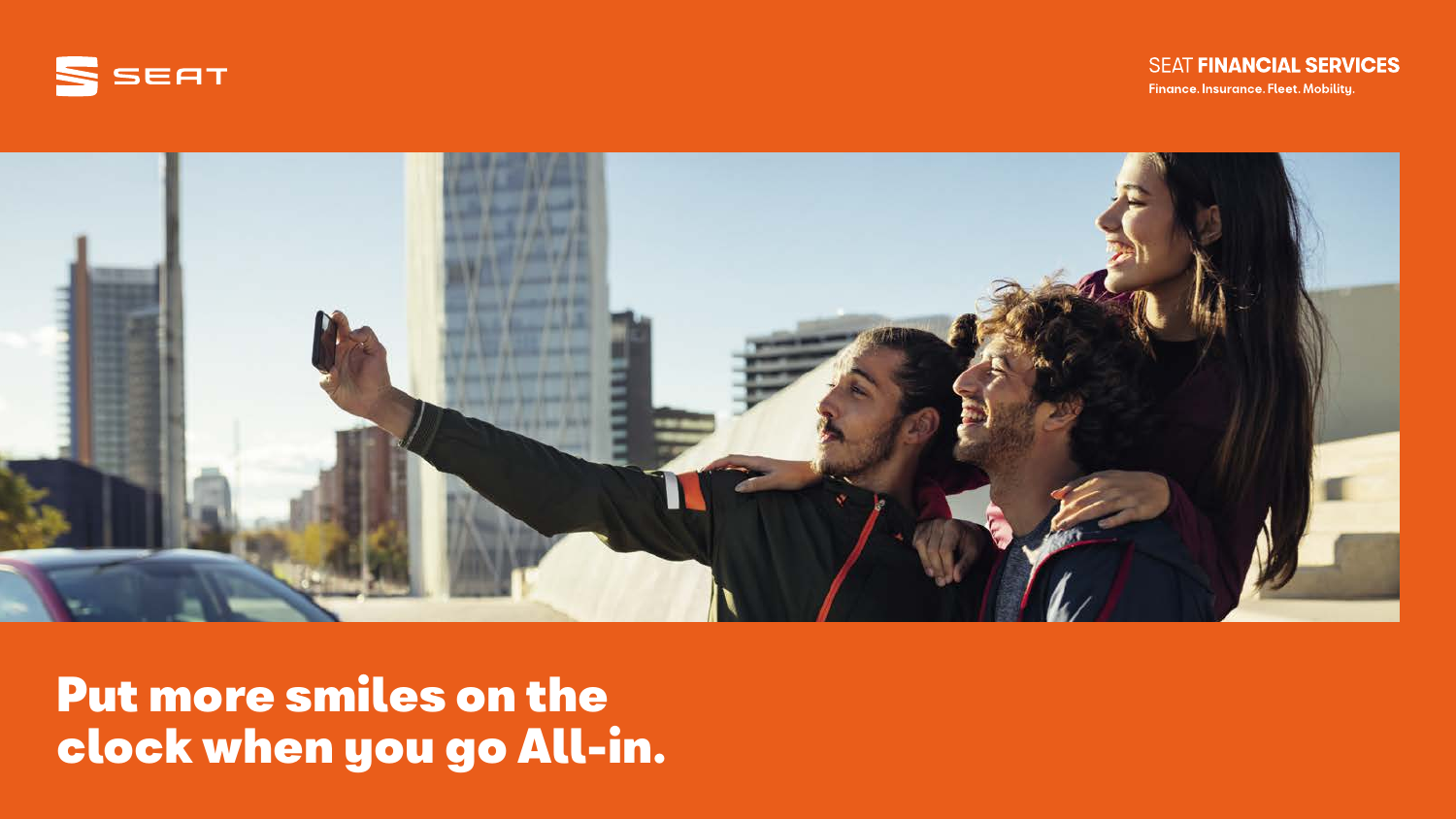## This guide is designed to provide you with a better understanding of All-in from SEAT.

Please take the time to read it and be aware of what is included and excluded to avoid any unnecessary surprises later.



3

• What is All-in from SEAT

3

The Plan at a glance:

4

 $\frac{1}{4}$ 

5

- Eligibility
- Servicing
- MOT Test
- Roadside Assistance
- Warranty

6

7

9

Overview Eligibility Servicing MOT Test Roadside Assistance Warranty

# Contents

## **Overview**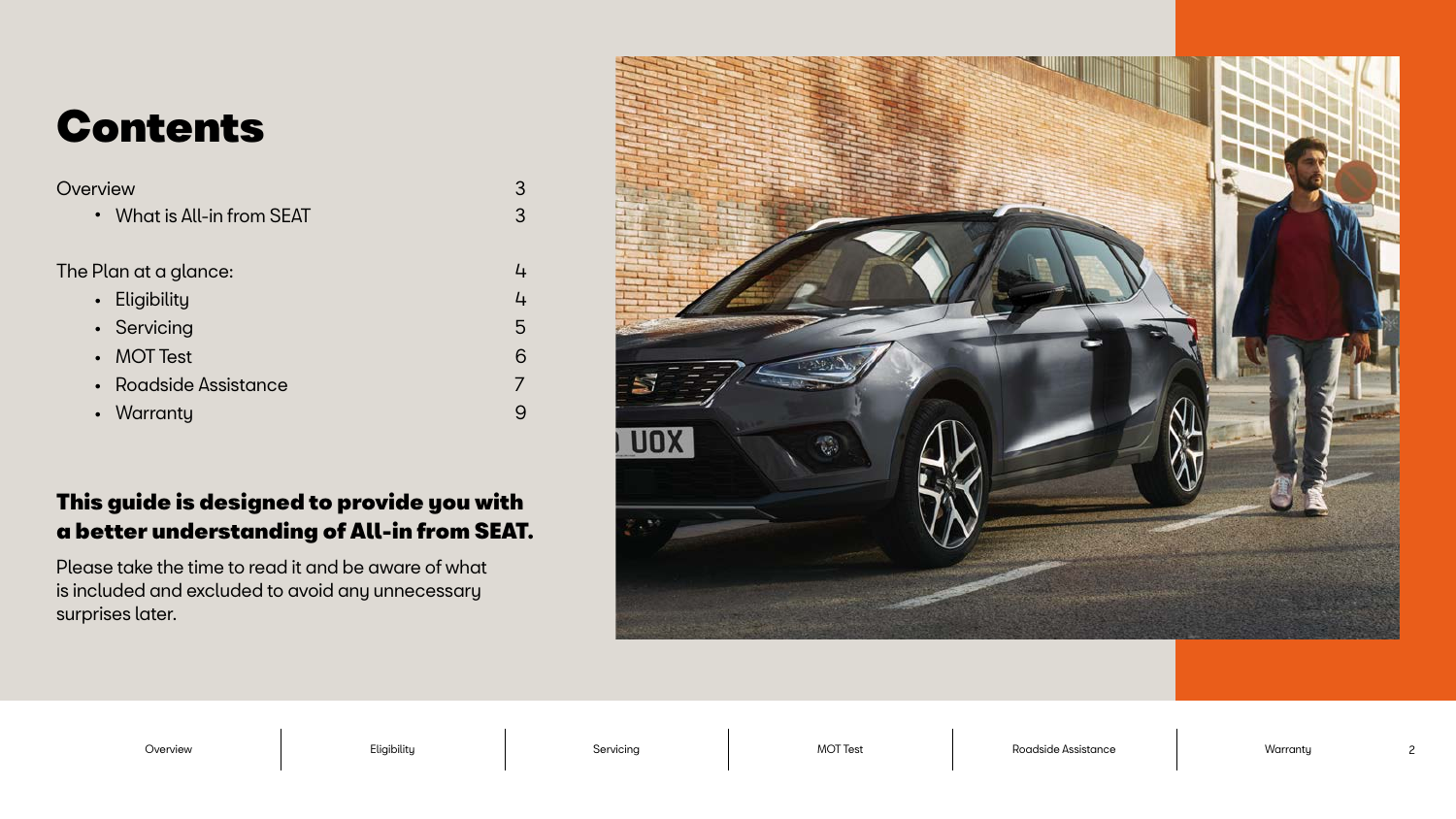All-in from SEAT has been designed specifically for cars aged three to six years at the point of activation. It provides a comprehensive level of cover for your peace of mind. This plan ensures your SEAT aftercare needs are covered by SEAT trained technicians using only SEAT genuine parts and diagnostic equipment.

With All-in, we will take care of you for the next two years by carrying out your next two services and MOT tests and providing Warranty cover and Roadside Assistance for the duration too.

## What is All-in from SEAT? **Overview**

### **All-in from SEAT includes:**



If you choose to purchase All-in from SEAT you will have the flexibility to visit a range of Authorised Repairers across our network for your service and maintenance requirements. You will also receive a Confirmation of Cover and full terms and conditions detailing every aspect of your plan.



**Overview** Eligibility Servicing MOT Test Roadside Assistance Warranty

**2 Services 2 MOT** 



**Tests**



**2 years' Warranty**



**2 years' Roadside Assistance**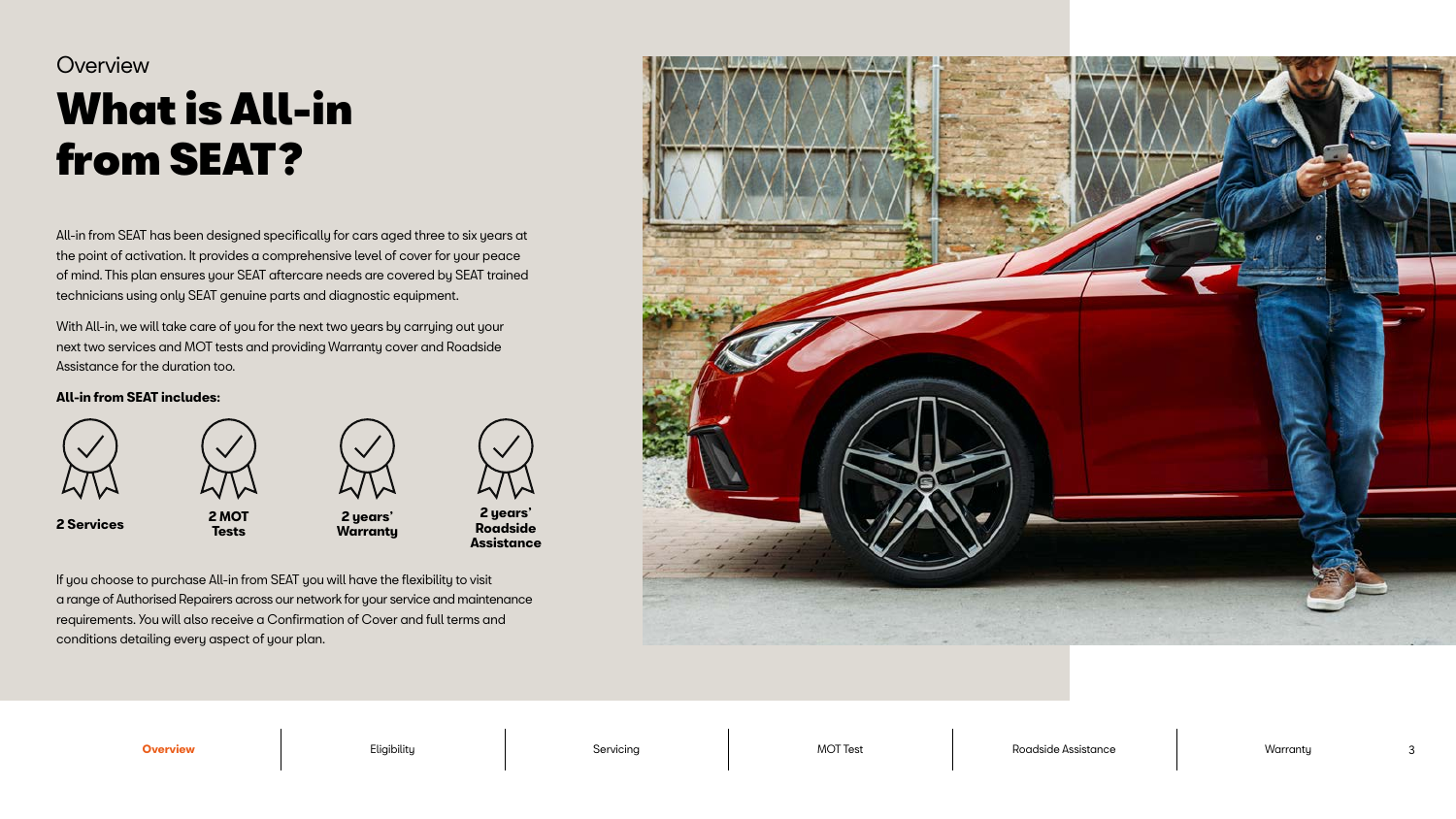Before purchasing All-in from SEAT, a no obligation eligibility check will be carried out to ensure your vehicle is well maintained and meets the requirements of the warranty and roadside assistance. Eligibility checks are conducted at SEAT Authorised Repairers and take approximately 25 minutes, the check is free of charge and valid for 7 days.

## **All-in has been designed for vehicles that:**

- Are between 3 and 6 years old at point of activation
- Are a SEAT with an engine size of 2.0L or less
- Have done under 100,000 miles at point of activation
- Passed the eligibility check at a SEAT Authorised Repairer

## **The following vehicles are not eligible for cover:**

- Vehicles with a warranty already in place
- Battery electric vehicles (BEV)
- Vehicles powered by fuel cell or liquid petroleum gas (LPG)
- Public hire/private hire vehicles
- Vehicles with a service plan already in place

[Click here](https://www.seat.co.uk/owners/your-seat/booking.html) to book your eligibility check.



## Eligibility The Plan at a glance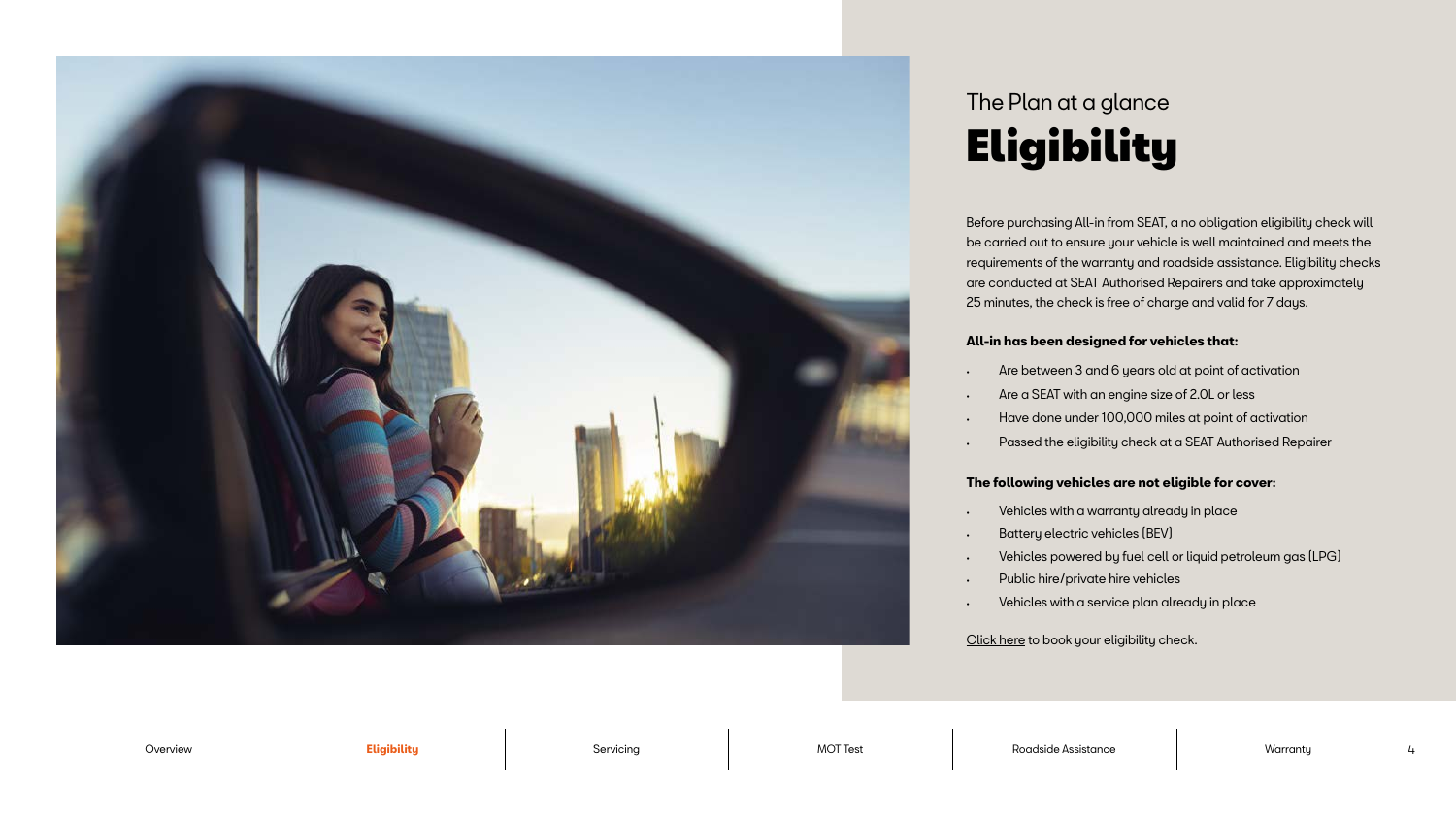**To help you manage your finances and to ensure your vehicle receives the best care, All-in covers your next 2 services.** 

Once you have received your Confirmation of Cover and are ready to book your vehicle in for a service, please contact your local SEAT Authorised Repairer direct or book online [here](https://www.seat.co.uk/owners/your-seat/booking.html).

Tell your Authorised Repairer you are an All-in customer, bring along your Confirmation of Cover and they will complete the service for you and update your service record at the same time.

The Authorised Repairer will contact us for authority to carry out the work required, and you will be asked to agree to any work carried out on your vehicle even if it's covered by the All-in plan.

Only the items listed are covered. Any additional work identified at the time of service will need to be paid for separately.

### **What is included:**

- and filter change, replace pollen filter, lace air filter
- ark plugs (petrol engine) or fuel filter esel engine)
- hove wheels and check brakes
- eck/adjust tension of all drive belts
- eck gearbox oil level
- Ill inspection of your vehicle by expert ned technicians and report to include ights, instruments, bodywork, glass, ks, battery coolant levels, drive belts, king system, steering, hoses, drive fts, suspension and exhaust system
- vehicle road test
- gnostic check including report
- set service interval display
- $\lambda$ T stamp in service book and update of tal service record (where applicable)
- tware updates at every visit always ensuring that your vehicle has the latest enhancements
- All general wear and tear
- Tyre replacement or puncture repair
- Oil, air and fluid top-ups between services
- Air conditioning

| 1 x Minor service                                                                                                                                                                                                                          | 1 x Major service                |
|--------------------------------------------------------------------------------------------------------------------------------------------------------------------------------------------------------------------------------------------|----------------------------------|
| Oil and filter change, replace pollen filter<br>(where required)                                                                                                                                                                           | Oil ar<br>repla                  |
| A full inspection of your vehicle by expert<br>trained technicians and report to include all<br>lights, instruments, bodywork, glass, locks,<br>battery, coolant levels, drive belts, braking<br>system, steering, hoses, drive shafts and | Spar<br>(dies<br>Remo<br>Chec    |
| exhaust system                                                                                                                                                                                                                             | Cheo                             |
| Full vehicle road test<br>Diagnostic check including report                                                                                                                                                                                | A full<br>traine<br>all lig      |
| Re-set service interval display<br>$\bullet$<br>SEAT stamp in service book and update of<br>$\bullet$<br>digital service record (where applicable)                                                                                         | locks<br>braki<br>shaft          |
| Software updates at every visit -<br>always ensuring that your vehicle has<br>the latest enhancements                                                                                                                                      | Full v<br>Diag                   |
|                                                                                                                                                                                                                                            | $Re-s6$<br><b>SEAT</b><br>digitc |
|                                                                                                                                                                                                                                            | Softv                            |

### **What is excluded:**

## **Top tips to keep everything in order:**

- Be aware of your date of registration so that you can service your SEAT on time.
- $\checkmark$  You should service your car within 30 days or 1000 miles of when it is due.
- If you still have a service book, ask the Authorised Repairer to stamp it for you.

## **Cover provided by SEAT Financial Services**

# Servicing

## The Plan at a glance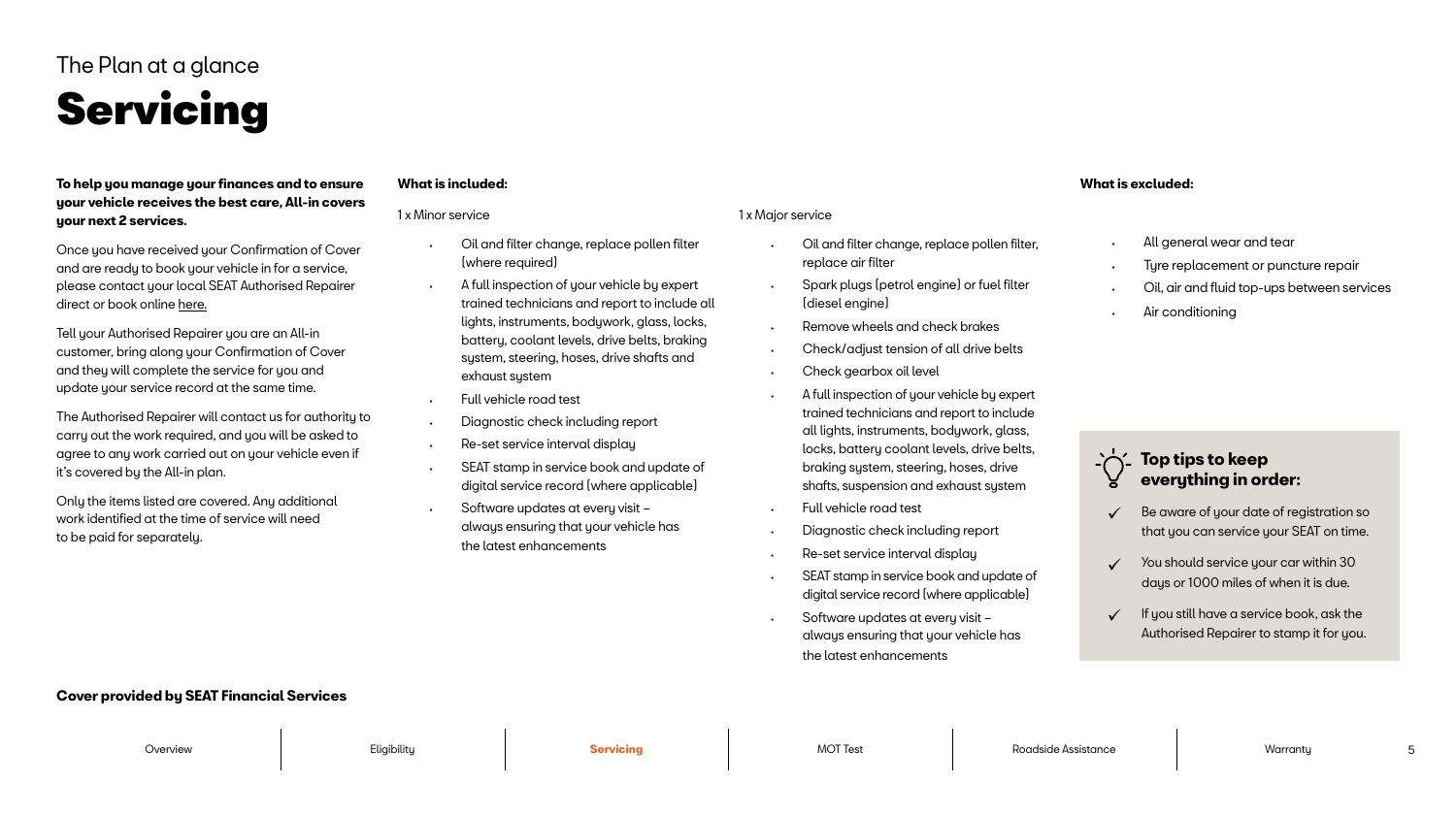### **To make life easier and to ensure the safety of your vehicle All-in includes 2 MOT Tests.\***

The MOT is an annual test of the vehicle's safety, roadworthiness and exhaust emissions. It is a legal requirement for which you receive a certificate once passed that you need to keep safe.

During the MOT, important parts of your vehicle will be checked to make sure they meet the legal standards. If it doesn't pass, the required repairs will be highlighted to you but are not covered by the MOT itself.

- $\checkmark$  If the timings work for your SEAT, it is possible to carry out your service and MOT at the same time.
- $\checkmark$  Be aware of your date of registration so that you can book your MOT on time.



Overview Eligibility Servicing **MOT Test** Roadside Assistance Warranty 6

For customers in Northern Ireland, 2 MOT pre-checks are also included, as well as drop-off and collection to and from the local government MOT test centre.

## **Top tips to keep everything in order:**

\*MOT Tests applicable for UK and NI.

## MOT Test The Plan at a glance

## **Cover provided by SEAT Financial Services**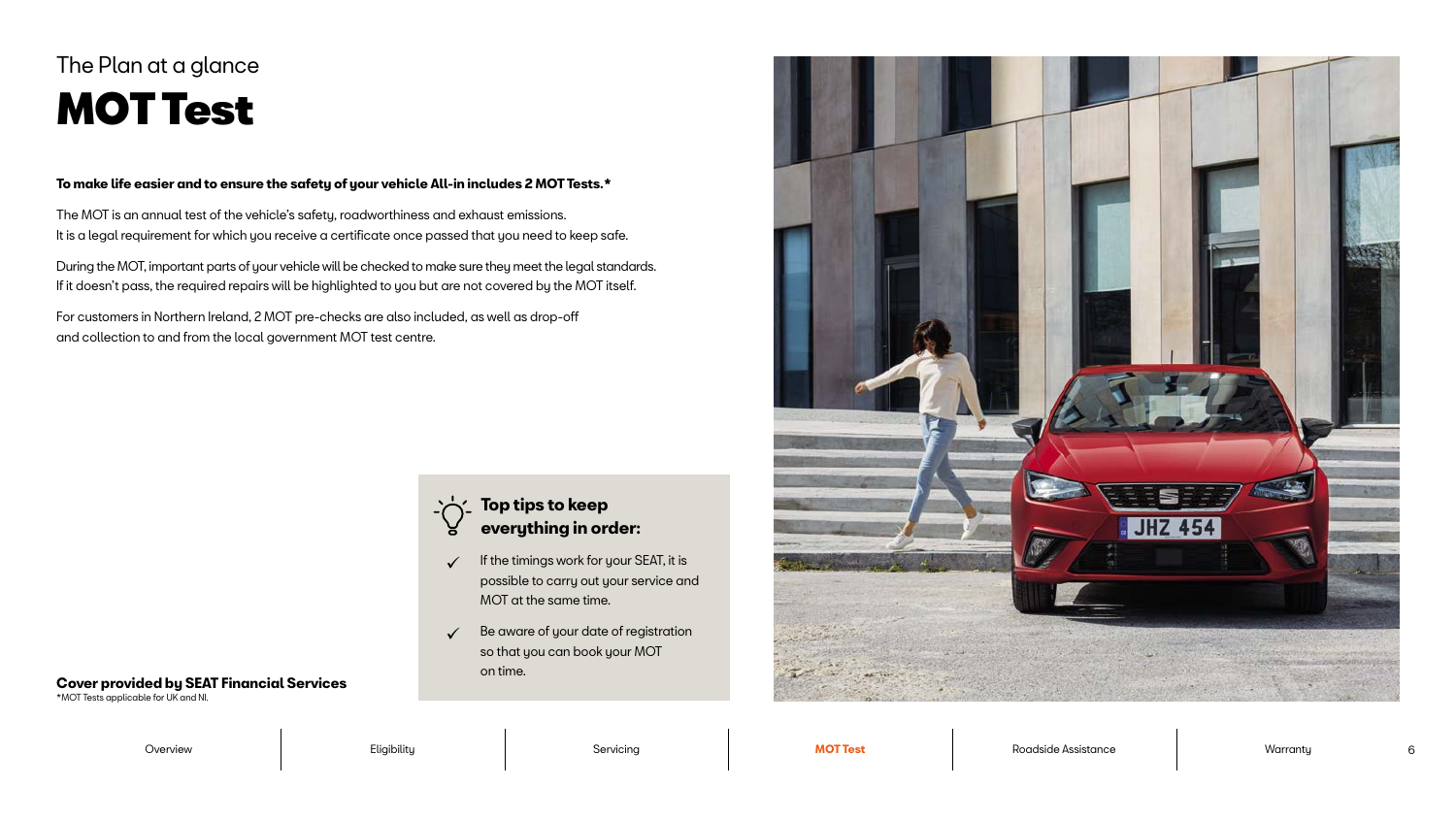## **For total peace of mind All-in provides 2-years' Roadside Assistance.**

#### **Roadside Assistance** ić.

#### $\sum_{n=1}^{\infty}$  **Home Assistance**

In the event of a breakdown, SEAT Roadside Assistance will attend to either repair or recover the vehicle.

#### **SPD Vehicle recovery**

In the event of a breakdown at home, SEAT Roadside Assistance will attend to either repair or recover the vehicle.

In the event that the vehicle cannot be repaired at the roadside or at home, SEAT Roadside Assistance will arrange for the vehicle to be taken to the most appropriate SEAT Authorised Repairer.

## **Accident recovery**

#### $\frac{15}{10}$  **Caravan/trailer assistance**

If the vehicle has been immobilised due to a road traffic accident, SEAT Roadside Assistance may, at our absolute discretion, arrange for the vehicle to be taken to an authorised body shop or the most appropriate SEAT Authorised Repairer.

#### - 合)  **European Assistance**

## **SEAT Roadside Assistance 0800 262 622**

## **Secure storage**

In the event that the immobilised vehicle needs overnight storage following a breakdown, we may, at our absolute discretion, arrange for such storage.

## **Message service**

SEAT Roadside Assistance will pass on any urgent messages to friends, family and business colleagues following a breakdown, and at our absolute discretion, following an accident.

SEAT Roadside Assistance will arrange for any caravan or trailer that is being towed by the recovered vehicle to be transported to a place of safety. Size/weight restrictions apply.

SEAT Roadside Assistance will also provide roadside assistance, recovery, and, at our absolute discretion, repatriation, replacement vehicle and accommodation whilst you are travelling outside the UK within Europe.

Continued on next page





## The Plan at a glance

# **SEAT Roadside Assistance**

## **Top tips for preventing your SEAT from breaking down:**

- Keep your vehicle well maintained by regularly checking your oil levels and tyre tread. Always check your vehicle before you drive, especially when planning to go on longer journeys.
- Speak to your Authorised Repairer if a warning light is showing and you are unsure what to do.

Overview Eligibility Servicing MOT Test **Roadside Assistance** Warranty 7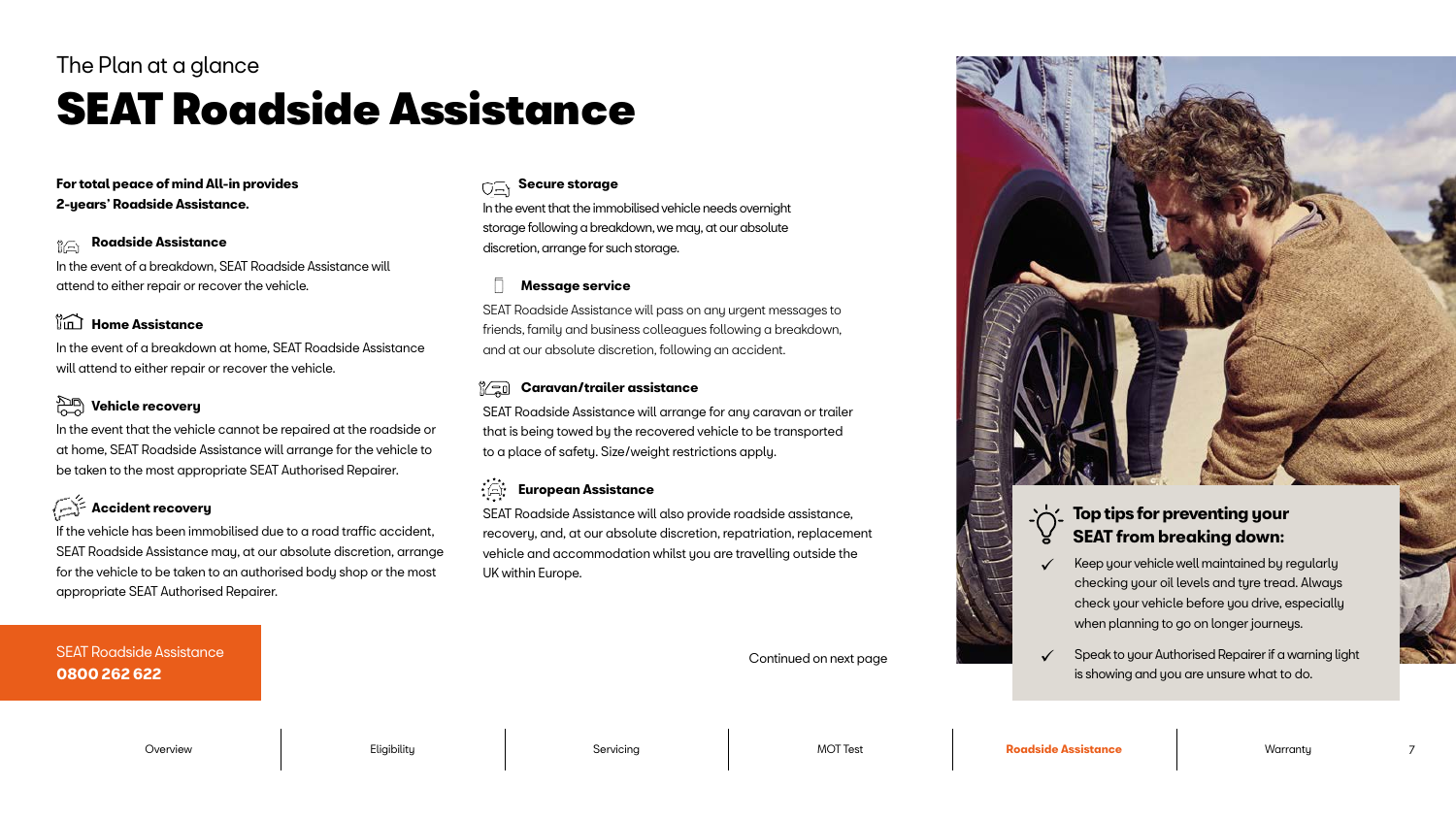In the event of recovery following a breakdown, where your vehicle cannot be repaired within a reasonable time, SEAT Roadside Assistance may, at our absolute discretion, organise and cover the costs of one of the following:

## **Car hire\***

In the event of mechanical or electrical breakdown only, SEAT Roadside Assistance may arrange and pay for a replacement vehicle up to a maximum of two days. This excludes road traffic accidents.

## **SEAT Roadside Assistance** The Plan at a glance

#### **Onward travel** ゝ

### **Hotel accommodation**

Overnight accommodation for the driver and up to seven passengers (this does not include the cost of meals and drinks).

## **Alternative travel**

SEAT Roadside Assistance may arrange alternative transport for the driver and up to seven passengers to the driver's destination, e.g. by taxi or train.

\*Subject to eligibility and availability. [Click here](https://customer.vwfs.co.uk/content/dam/bluelabel/valid/www-vwfs-co-uk/documents/SEAT_Roadside_Assistance_Handbook.pdf) for the Roadside Assistance terms and conditions.



## **Cover provided by SEAT Financial Services**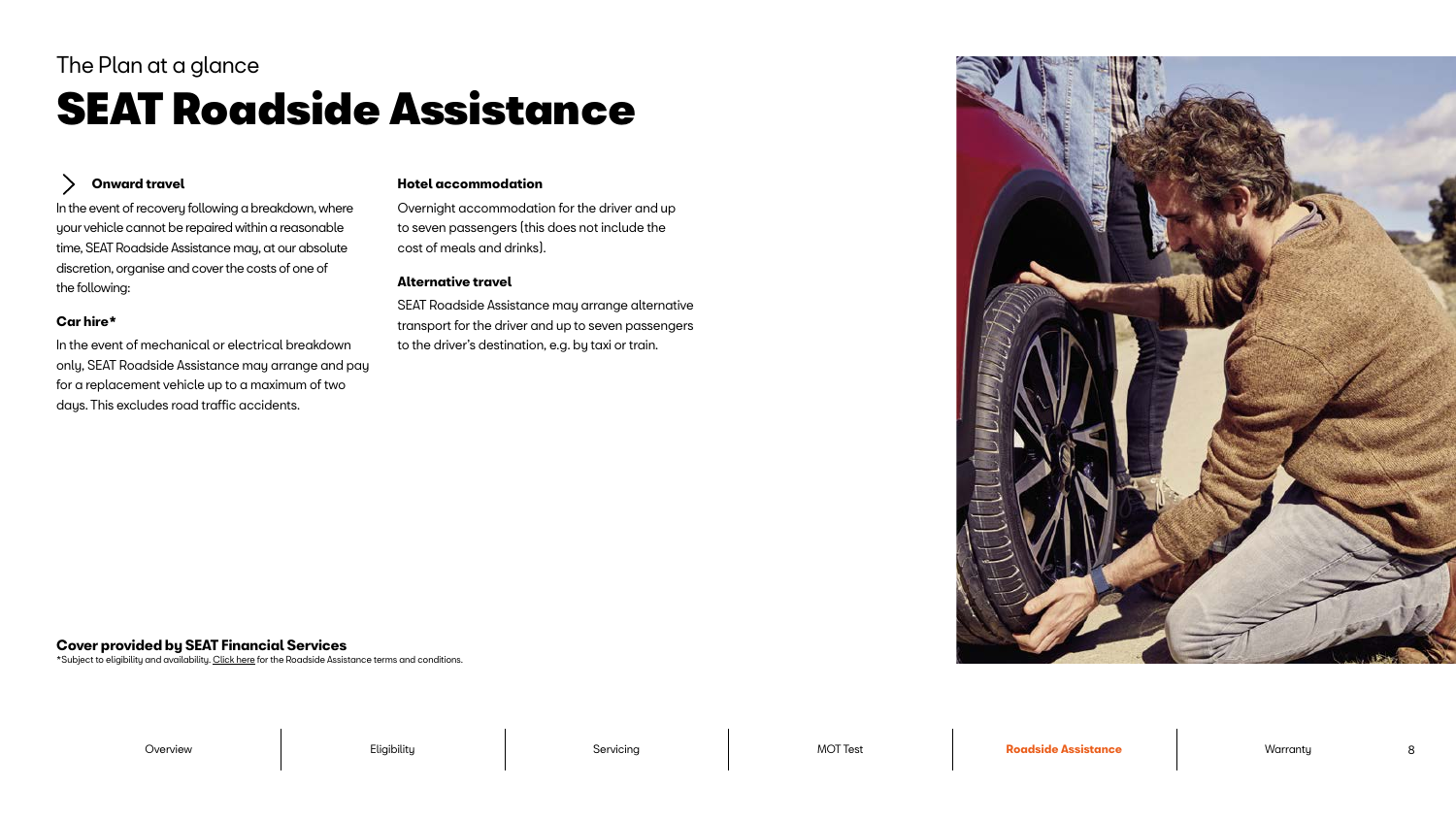**To help avoid unexpected repair costs, and to prevent you from worrying about what might happen in the months ahead, All-in from SEAT includes a 2-year warranty for mechanical and electrical components at no additional cost † .** 

This warranty policy covers the costs\* of repairing or replacing the covered components that have suffered a sudden electrical or mechanical failure during the period of cover.

The warranty is valid in the United Kingdom and for up to 60 days per year in Continental Europe.

- All bodywork, paintwork, body component, glass and seals
- Certain worn and perishable items
- Failure caused by deterioration of a covered part commensurate with its age and mileage
- If the fault causing the part failure existed before the Warranty came into effect, the Warranty will not pay for that repair
- Losses or damage due in any way to any type of accident, misuse or any act or omission which is wilful, unlawful or negligent

## **The key exclusions are:**

## **Warranty** The Plan at a glance

- Claims linked from, or caused by, vehicles being modified in any way from the manufacturer's specification
- The car must not be used for hire or reward, commercial use, professional instruction, competition or offroad use, motor rally, speed or duration tests or any practice for these events

Your warranty policy does not cover anything required as part of the service and MOT Test.

Always make sure your service record is kept up to date, this can help to prevent any discrepancies later. If you fail to have the covered vehicle serviced correctly in accordance with the manufacturer's specifications during the period of cover, or you are unable to produce proof of such servicing if we request it, then this may invalidate your cover or we may not pay all or any part of a claim you make.

**Please ensure you read the terms and conditions relating to your Warranty cover, which you can find [here](https://customer.vwfs.co.uk/content/dam/bluelabel/valid/www-vwfs-co-uk/documents/SEAT_Warranty%E2%80%93Terms_and_Conditions.pdf). This will give you information about your warranty policy, including all exclusions and inclusions, as well as how to make a claim.**

 If your vehicle is being repaired as part of a Warranty claim, your SEAT Retailer might be able to offer a courtesy car^ wherever possible, if you book in advance.



Overview Eligibility Servicing MOT Test Roadside Assistance **Warranty** 

† 2 year warranty funded by SEAT UK. \*Limited to parts and labour (inclusive of VAT) up to the market value for the covered vehicle at the time of the claim (inclusive of VAT) and all policy inclusions only apply to the covered vehicle. ^Participating SEAT Retailers only. Please note that a courtesy vehicle needs to be booked in advance and cannot be guaranteed.

## **Top tip for your warranty:**

## **Cover provided by SEAT UK and administered by SEAT Financial Services**